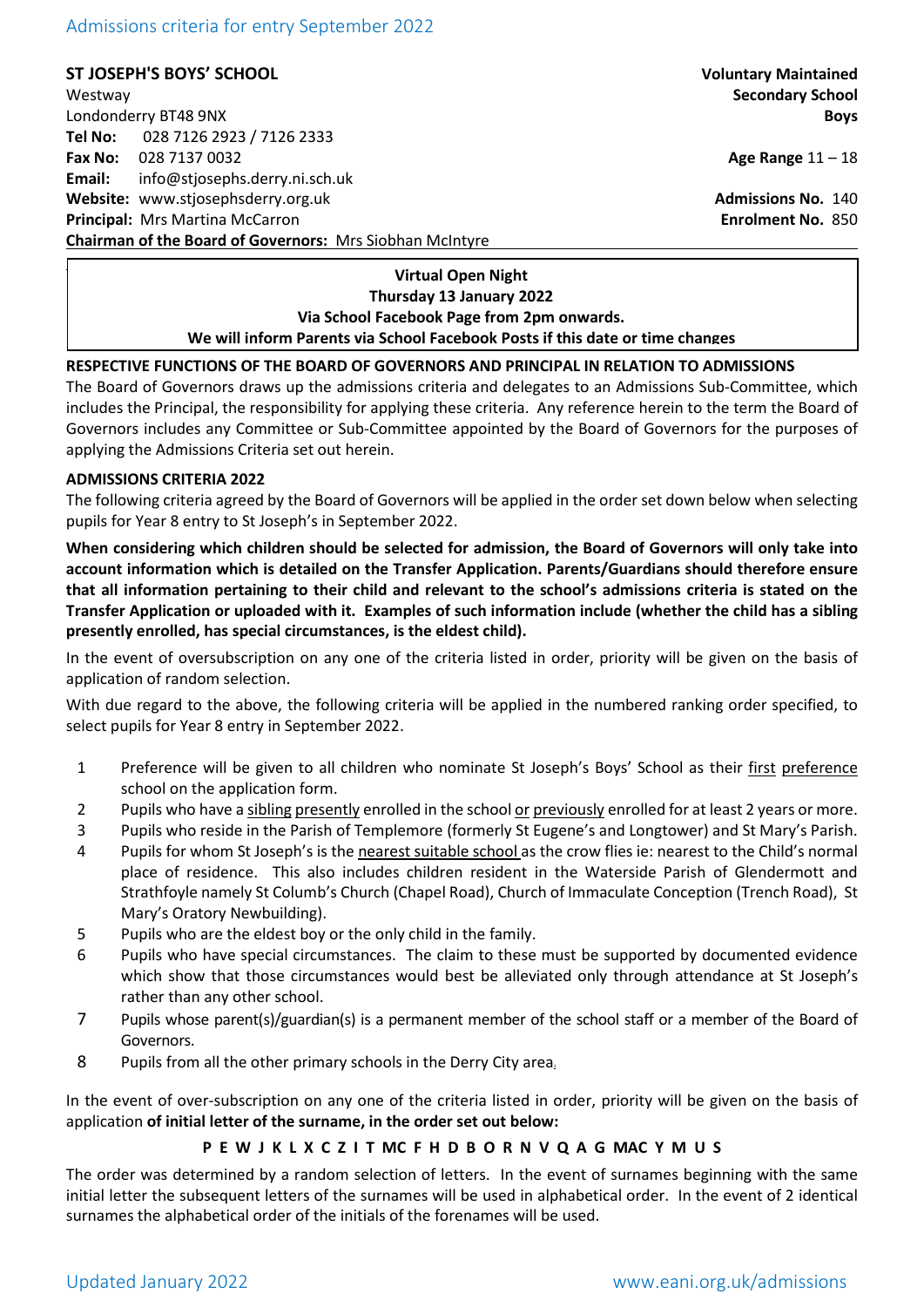*Applicants should note that where an address and/or child-age information contained within an application qualifies it for admission, then that information will be verified. The verification process will take place after an offer of a place has been received and St Joseph's will notify parents how this will take place.*

*The Board of Governors reserves the right to require such supplementary evidence as it may determine to support or verify information on any applicant's Transfer Application.*

*The provision of false or incorrect information or the failure to provide information within the deadlines set by postprimary schools can result in the withdrawal of a place and the inability to offer a place on the part of any school nominated on the applicant's Transfer Application.*

All applicants who are ordinarily resident in Northern Ireland, or who will be so resident by the start of the **2022/2023** academic year will be considered for admission before any applicants who are not so resident or who will not be so resident by the start of the **2022/2023** academic year.

During Year 8 the above admissions criteria will apply but the admission of any pupils must not bring the total enrolment number over that permitted by the Department of Education.

 **PARENTS/GUARDIANS SHOULD NOTE THAT INCORRECT INFORMATION, PARTICULARLY CONCERNING THE ADDRESS GIVEN AS THE NORMAL PLACE OF RESIDENCE OR THE PRESENCE OF SIBLINGS AT THE SCHOOL, MAY RESULT IN EITHER THE WITHDRAWAL OF A PLACE OR THE INABILITY OF THE SCHOOL TO OFFER A PLACE.**

### **DUTY TO VERIFY**

*Applicants should note that where an address and/or child-age information contained within an application qualifies it for admission, then that information will be verified.* 

*To enable the Board of Governors to verify child-age and/or address, all applicants should provide;* 

## *any one of the following 3 documents:*

- *the child's Birth Certificate;*
- *a letter awarding Child Benefit to the child or another letter relating to this Benefit;*
- *the child's Medical Card.*

### *and any 2 of the following 4 documents:*

- *a bank, building society or post office statement which shows the address at which the child is resident;*
- *a utility bill (for instance electricity, gas, Housing Executive, television licence, telephone) which shows the address at which the child is resident;*
- *a letter awarding Child Benefit to the child or another letter relating to this benefit which shows the address at which the child is resident;*
- *the child's Medical Card, showing the address at which the child is resident.*

*Original documents are required to be uploaded onto the EA portal during the EA admissions process. The school will obtain these from the portal automatically. The provision of false or incorrect information or the failure to promptly provide verifying documents according to the required deadline may result in either the withdrawal of a place or the inability of a school to offer a place. Applicants are not required to put verifying documents in the post.*

### **ADMISSIONS WAITING LIST POLICY**

### **Admissions to Year 8 after the beginning of the school year**

- Should a vacancy arise after 21 May 2022, all applications for admission to Year 8 that were initially refused, new applications, late applications and applications where new information has been provided will be treated equally and the published criteria applied. This waiting list will be in place until the end of the academic year to which those applications seek admission.
- Your child's name will be automatically added to the waiting list. Please contact the school if you wish for your child's name to be removed.
- St Joseph's Boys' School will contact you in writing if your child gains a place in the school by this method.

| Year    | <b>Admissions No.</b> | <b>Total</b><br><b>Applications</b><br><b>All Preferences</b> | Total<br><b>Admissions</b> |
|---------|-----------------------|---------------------------------------------------------------|----------------------------|
| 2019/20 | 140                   | $103*$                                                        | $103*$                     |
| 2020/21 | 140                   | $93*$                                                         | $93*$                      |
| 2021/22 | 140                   | $95*$                                                         | $95*$                      |

**NUMBERS OF APPLICATIONS AND ADMISSIONS**

\*This figure includes pupils with a Statement of Special Educational Needs